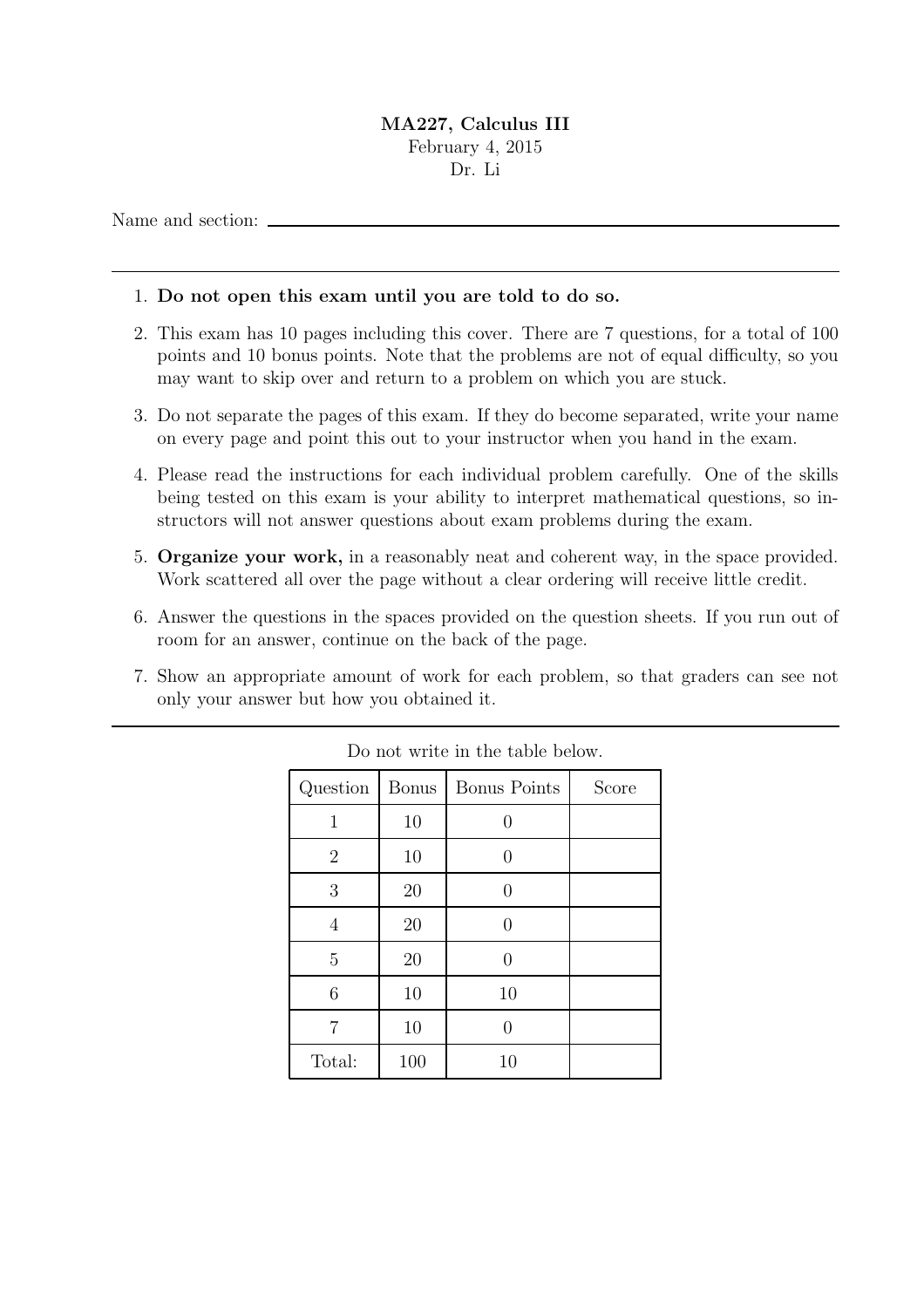- 1. Given two vectors  $r_1 = 1, 1, 1 >$  and  $r_2 = 2, -1, -1 >$ .
	- (a) [5 points] Find the angle between  $r_1$  and  $r_2$ .

(b) [5 points] Find  $\mathbf{r}_1 \times \mathbf{r}_2$ .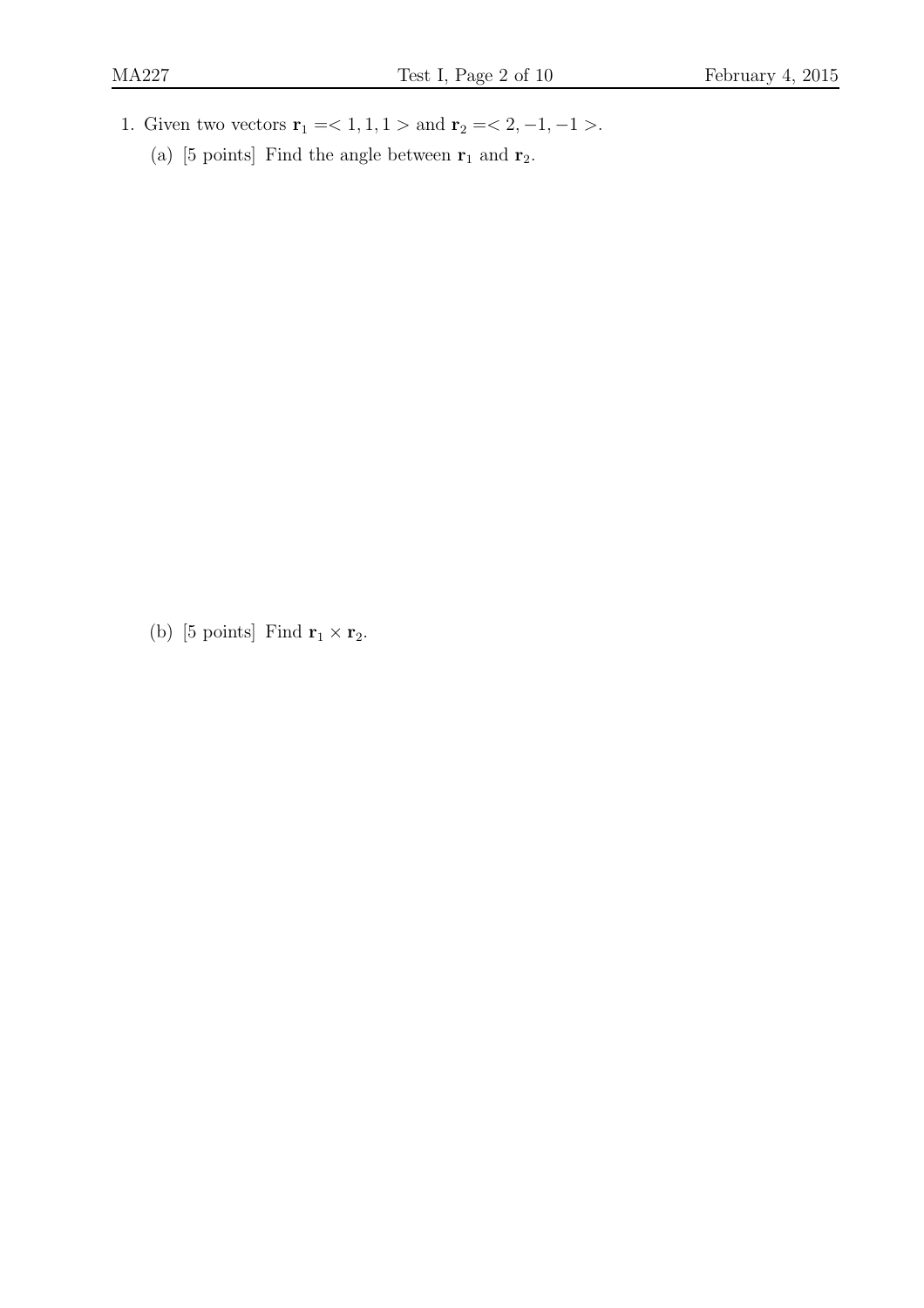2. [10 points] Let  $\mathbf{r}(t) = \langle \ln(t^2+1), t^2-t, e^{2t} \rangle$  be a curve. Find the parametric equations of the tangent line to the curve at  $t = 0$ .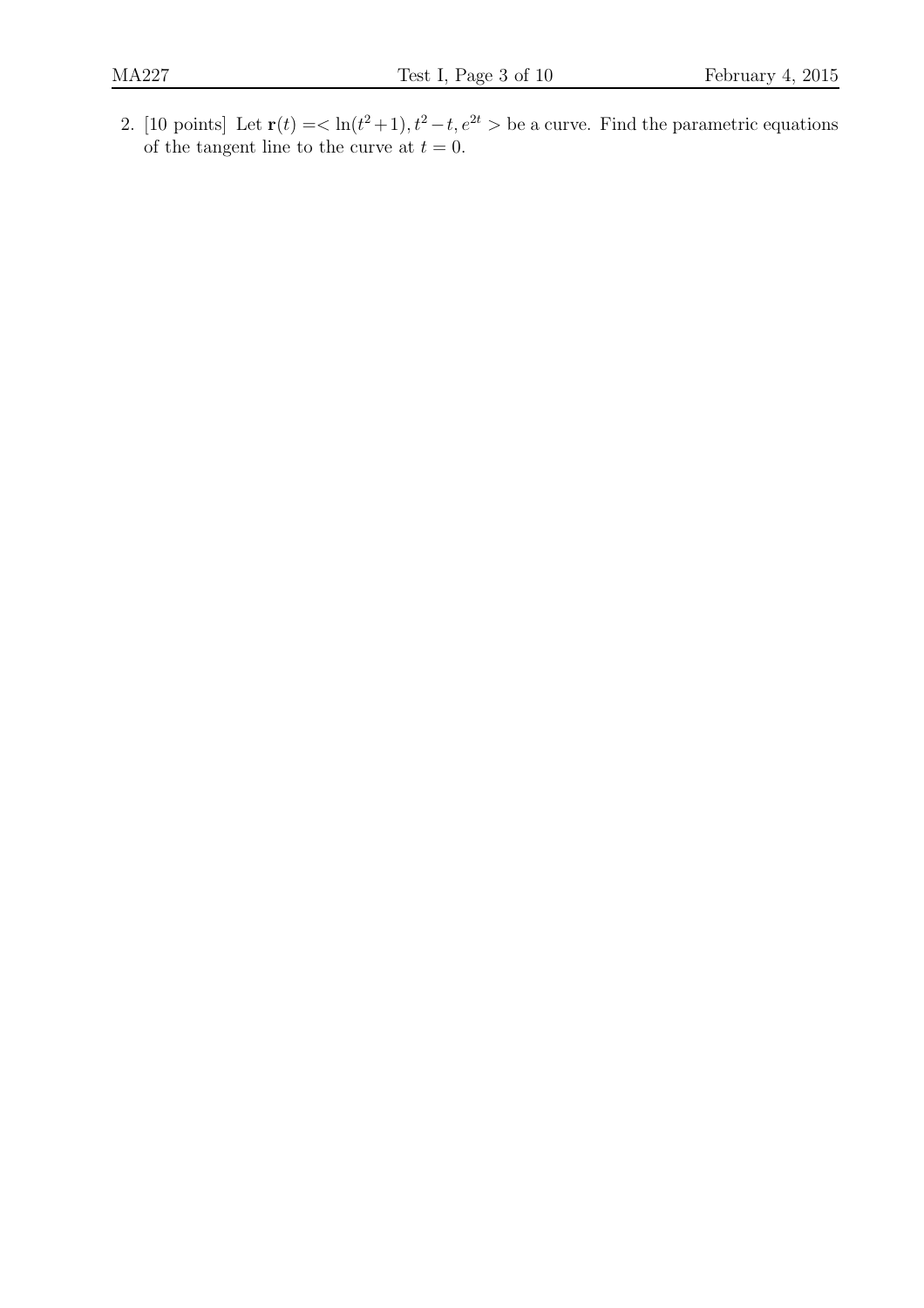3. Let  $P = (1, 0, 0), Q = (0, 1, 0),$  and  $R = (0, 0, -1)$  be three points in the sapce. (a) [10 points] Find the area of the triangle  $\Delta PQR$ .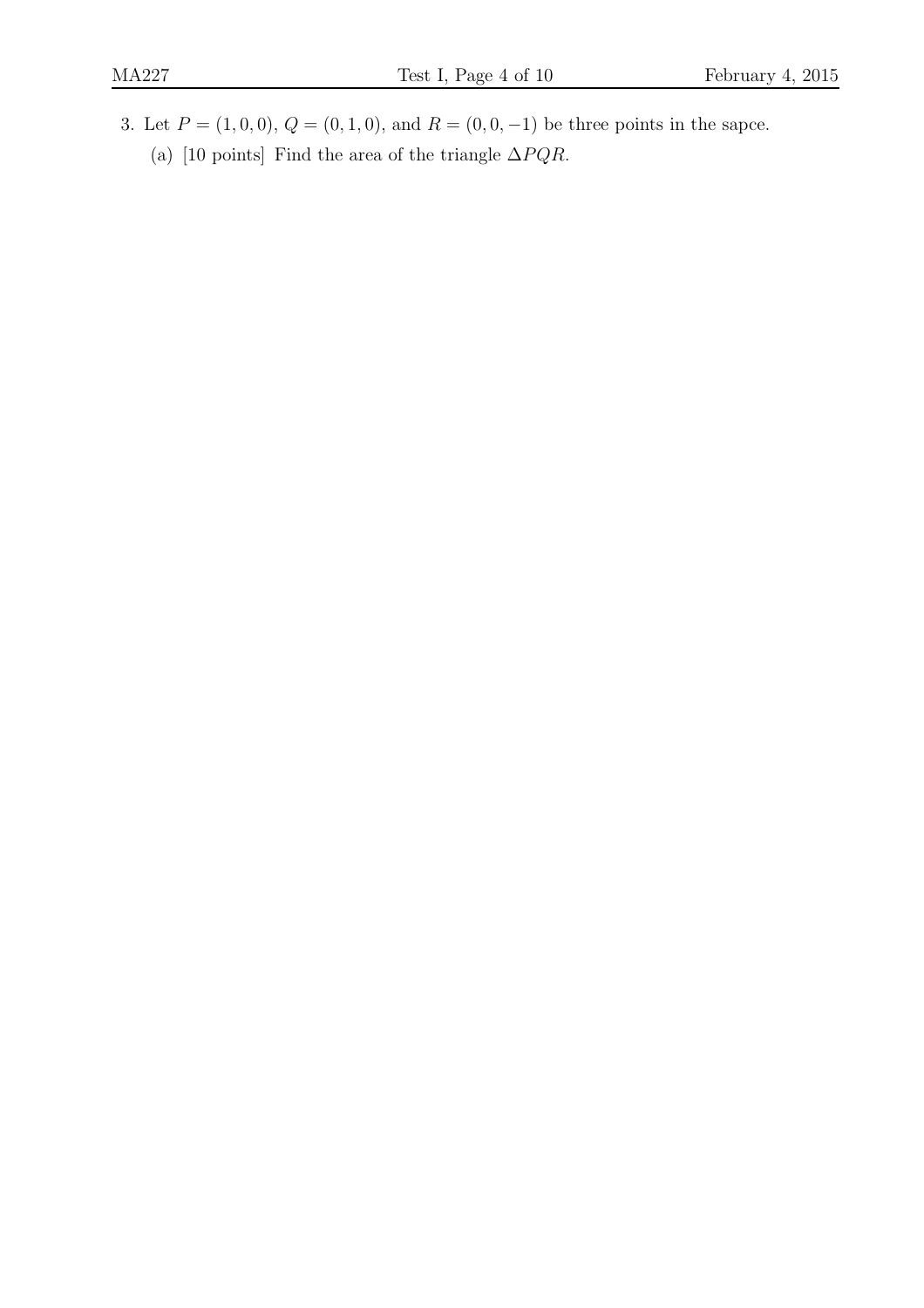(b) [10 points] Find the equation of the plane containing the points  $P$ ,  $Q$ , and  $R$ .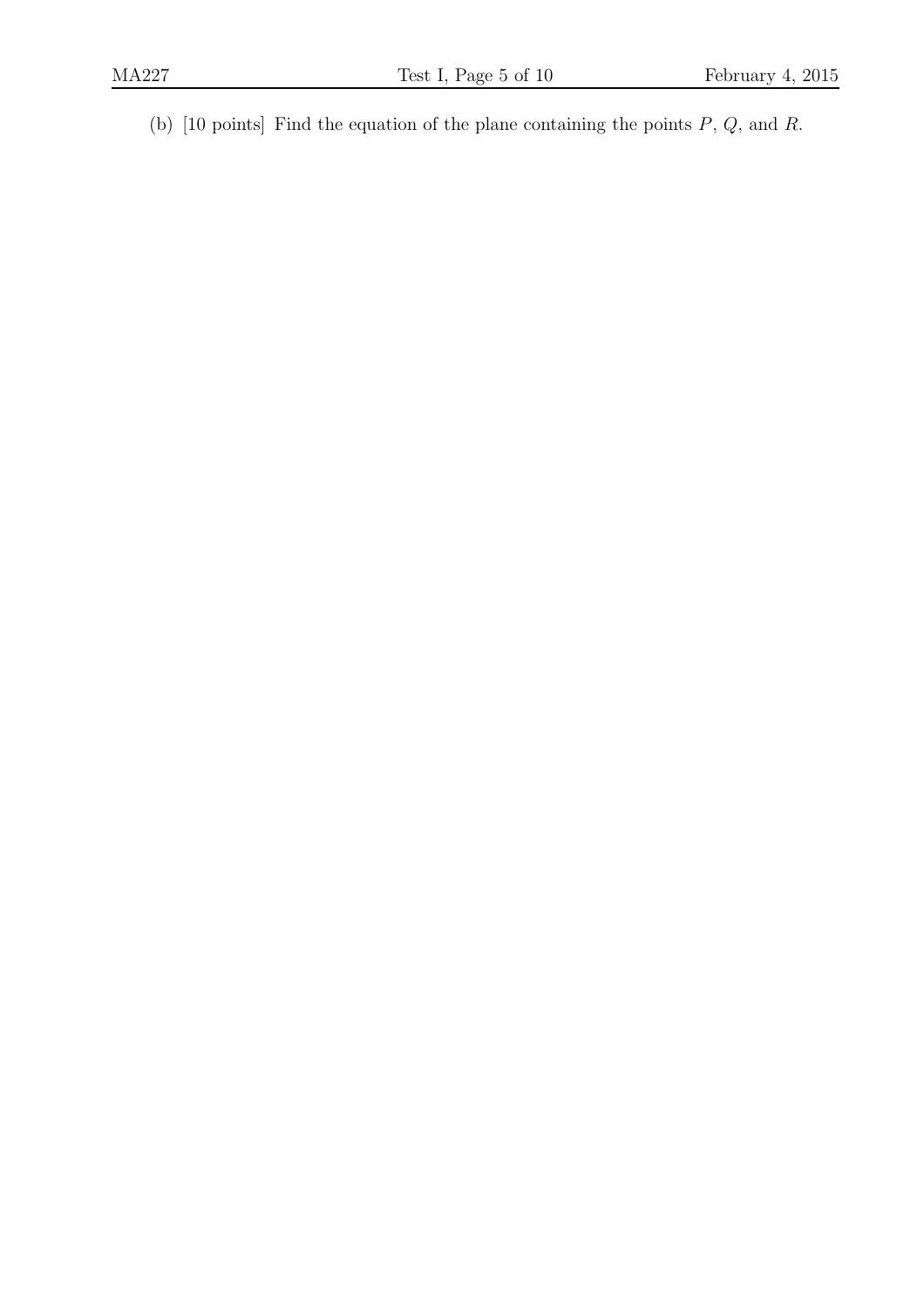- 4. Let  $\mathbf{r}(t) = t \mathbf{i} + \sin(2t) \mathbf{j} + \cos(2t) \mathbf{k}$  be a curve.
	- (a) [10 points] Find the length of the curve when  $0 \le t \le 2$ .

(b) [10 points] Find the curvature  $\kappa$  at point  $t = 0$ .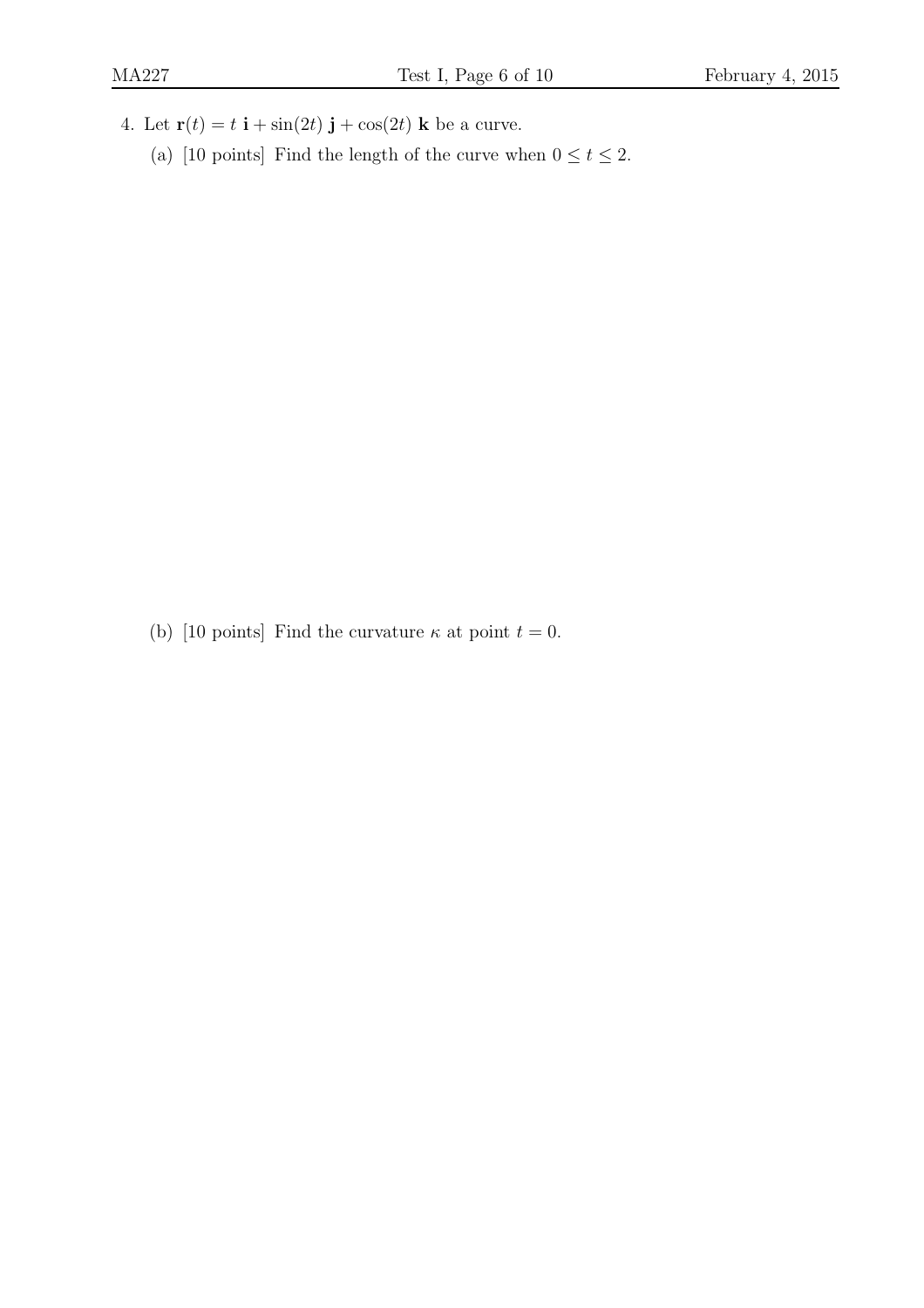- 5. Let  $\mathbf{r}(t) = \langle \sqrt{2} \cos t, \sin t, \sin t \rangle$  be a curve.
	- (a) [10 points] At  $t = 0$ , find the unit tangent vector  $\mathbf{T}(0)$  for the curve.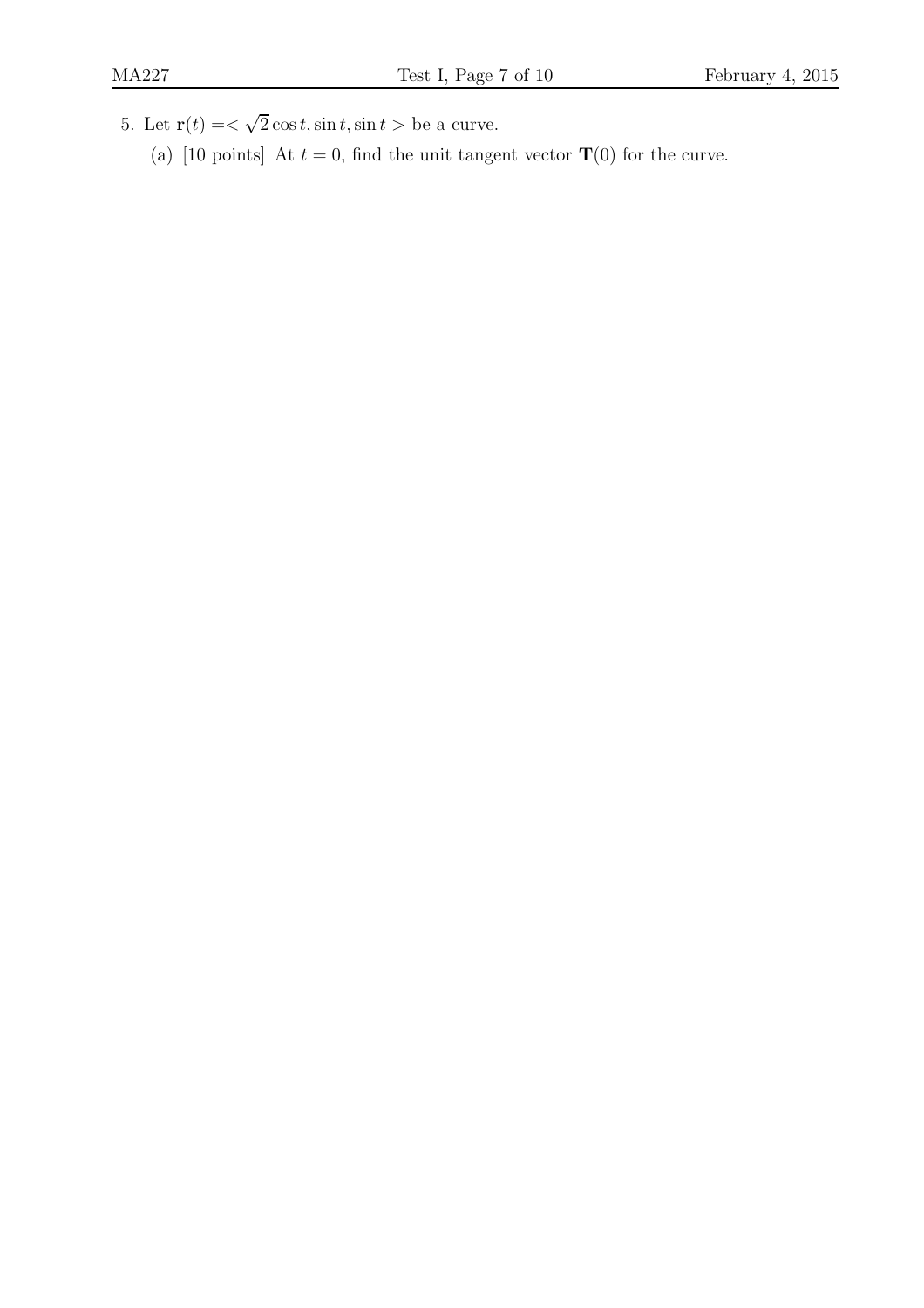(b) [10 points] At  $t = 0$ , find the unit normal vector  $N(0)$ , and the binormal vector  $\mathbf{B}(0)$  for the curve.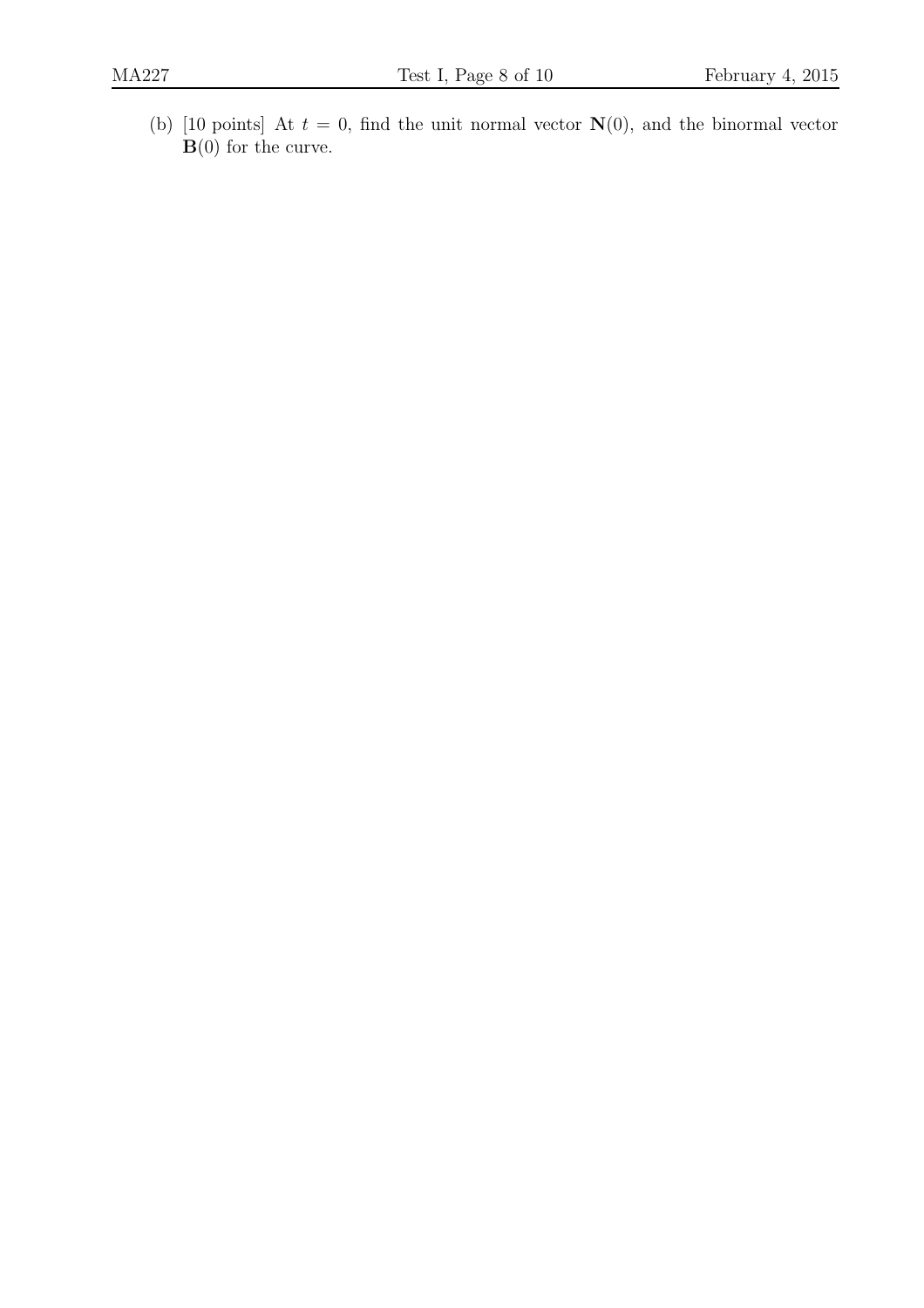- 6. A particle moves along the curve  $\mathbf{r}(t) = \langle e^{-t}, t \sin t, t^4 + 2t + 1 \rangle$ .
	- (a) [10 points] Find its velocity, speed, acceleration at  $t = 0$ .

(b) [10 points (bonus)] Find the tangential and normal components of the acceleration at  $t = 0$ .